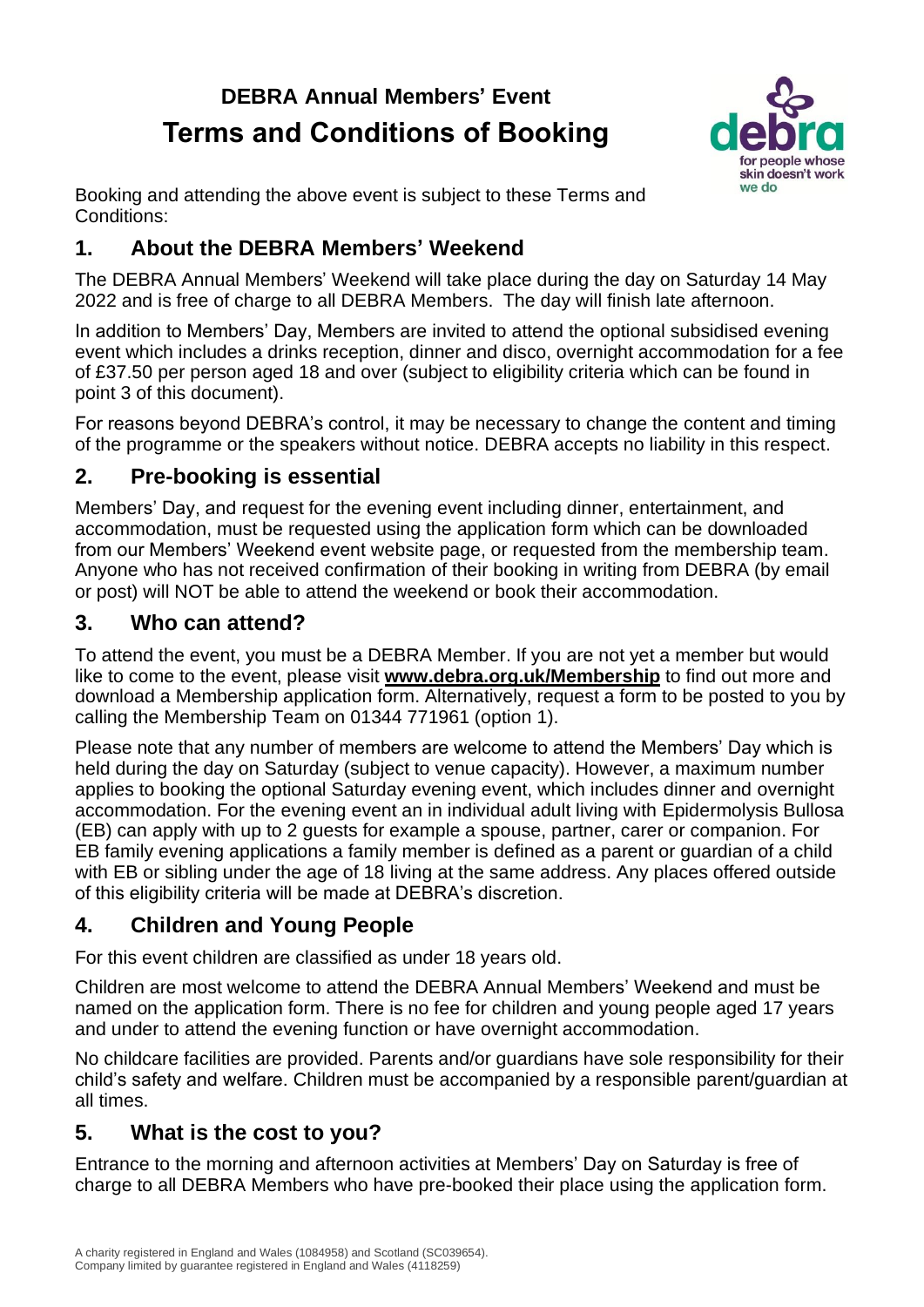There is a non-refundable, one-time fee of £37.50 per person for any Member who wishes to attend any or all of the following, subject to eligibility criteria (children and young people 17 years and under are free of charge):

- Drinks reception, evening meal and disco
- Overnight accommodation on Saturday and breakfast on Sunday.

For any Annual Members' Weekend event which includes an activity entrance fee for the Sunday morning, will be charged an additional non-refundable fee of £5.00 per person. Children and young people 17 years and under are free of charge.

## **6. What's not included?**

Individuals are responsible for their own travel costs, carers' costs, spending money, room service, travel and cancellation insurance, additional drinks and food, and additional nights' accommodation for themselves, their families and carers. These costs will not be covered by DEBRA.

No cots are available at the venue; if you require a cot, please bring this with you.

## **7. Carers and nursing care**

Individuals are responsible for arranging, booking, and funding their own nursing care and their carer's attendance at this event. This includes, but is not limited to travel costs, accommodation and spending money, medical equipment, and supplies. Carers and/or nursing care will not be provided by DEBRA.

### **8. How to book and pay**

Bookings for the Members' Weekend will be accepted on receipt of a completed application form that meets the eligibility requirements. Each application form should only include Members of DEBRA living at the same address, unless otherwise agreed.

A completed application form must be sent to the Membership Team located at the DEBRA address outlined at the end of this document. If you need assistance with completing the application form, please contact the Membership Team who will be happy to assist.

If you would like to attend the evening event including overnight accommodation there will be a fee of £37.50 per person aged 18 years and over. Children and young people 17 years and under are free.

If the Annual Members' Weekend includes an activity entrance fee on the Sunday morning, such as entrance into a theme park or zoo for example, an additional non-refundable fee of £5.00 per person will be payable. Children and young people 17 years and under are free of charge.

Once you have received confirmation that your booking for the evening event has been successful and made payment to DEBRA you will deal directly with the hotel to arrange your room booking.

## **9. Booking confirmation**

Your booking will be confirmed in writing (by email or post) once your application form has been received and accepted against the eligibility criteria in point 3. If you are offered a place(s) for the evening event (including accommodation) you will be responsible for contacting the hotel directly to arrange your room reservation; DEBRA will provide the necessary details in your email. It is the responsibility of the member to ensure booking confirmation has been received from DEBRA and the hotel (if accommodation is required) before attending the event and bring this to the event.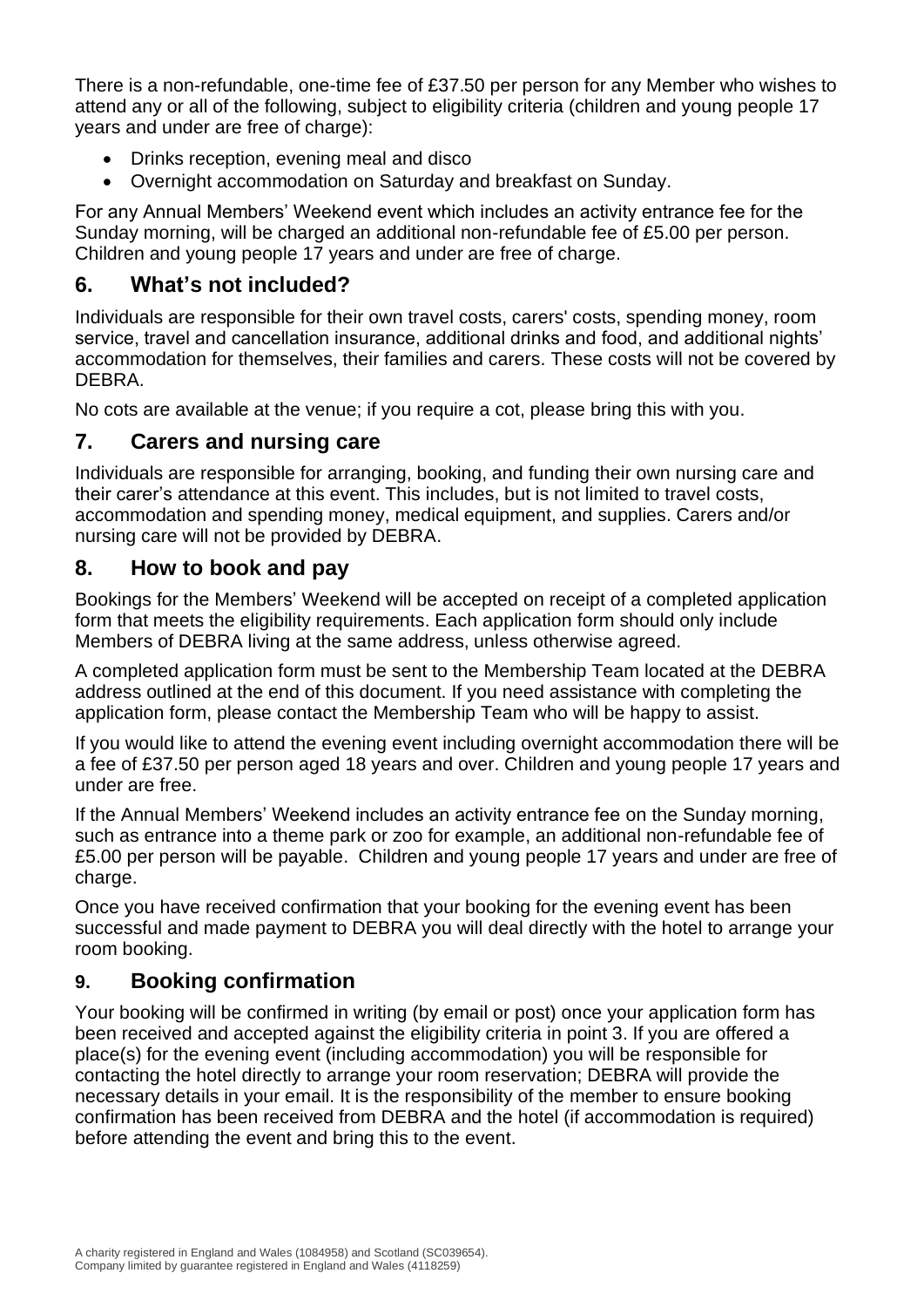## **10. Should the event become fully booked**

Bookings will be taken on a first come, first served basis. After the maximum number of bookings has been reached, any additional application forms received will be added to a waiting list. Should a place become available you will be notified by the Membership Team.

The deadline date to return your completed application form to DEBRA is 17<sup>th</sup> January each year. This deadline may close early once the event becomes full.

#### **11. If you need to make a cancellation or change a booking**

If you have booked to participate in the evening event there will be a fee chargeable for each person 18 years and over. If, on cancellation, we can find someone else to take your place we will refund the fee paid. If we are unable to find a replacement your payment will not be refunded.

Cancellation requests and/or changes to bookings must be received in writing (by email or post) prior to the event.

#### **12. If you do not attend the event**

If you do not attend the event and you have paid the fee to participate in evening event and accommodation the fee will not be refunded.

#### **14. Accommodation**

Successful applications for the evening event and accommodation will be confirmed to you and the hotel reservations team. Once you have received confirmation from DEBRA offering you a place(s) and made payment to DEBRA you will be responsible for contacting the hotel reservation team who will arrange your accommodation for you. The hotel will attempt to resolve any issues you have and book a room that best meets your requirements. Any questions regarding your accommodation leading up to and on the day of the event need to be made directly with the hotel reservations team.

For EB family members wishing to apply for the evening event including accommodation, a family member is defined as a parent, guardian, or sibling under the age of 18.

Additional bedrooms required for family members or carers are not the responsibility of DEBRA. Additional bedrooms must be booked and paid for by the individuals themselves direct with the venue or any other hotel. The venue will confirm the price of a night's stay at the time of booking. The price is subject to change by the hotel at any time prior to booking.

Any individual wishing to book accommodation for the Friday night before the event will be responsible for booking and paying for the accommodation themselves. However, an Extended Stay for Members Weekend grant can be applied for by anyone who lives 150 miles or away from the venue or needs substantial time for dressing changes. Please see Section 17 for further details.

For Further information please contact the hotel direct.

#### **15. Folding beds**

The hotel will discuss these requirements with you when you make your reservation.

#### **16. Wheelchair accessible rooms**

Should you require an accessible room please request this when you contact the hotel to make your reservation. Accessible rooms have been specially adapted to accommodate those with specific needs. Bedrooms are spacious and all areas can be accessed from a wheelchair, including the wardrobe and adjusted height desk.

## **17. Extended Overnight Stay Grant**